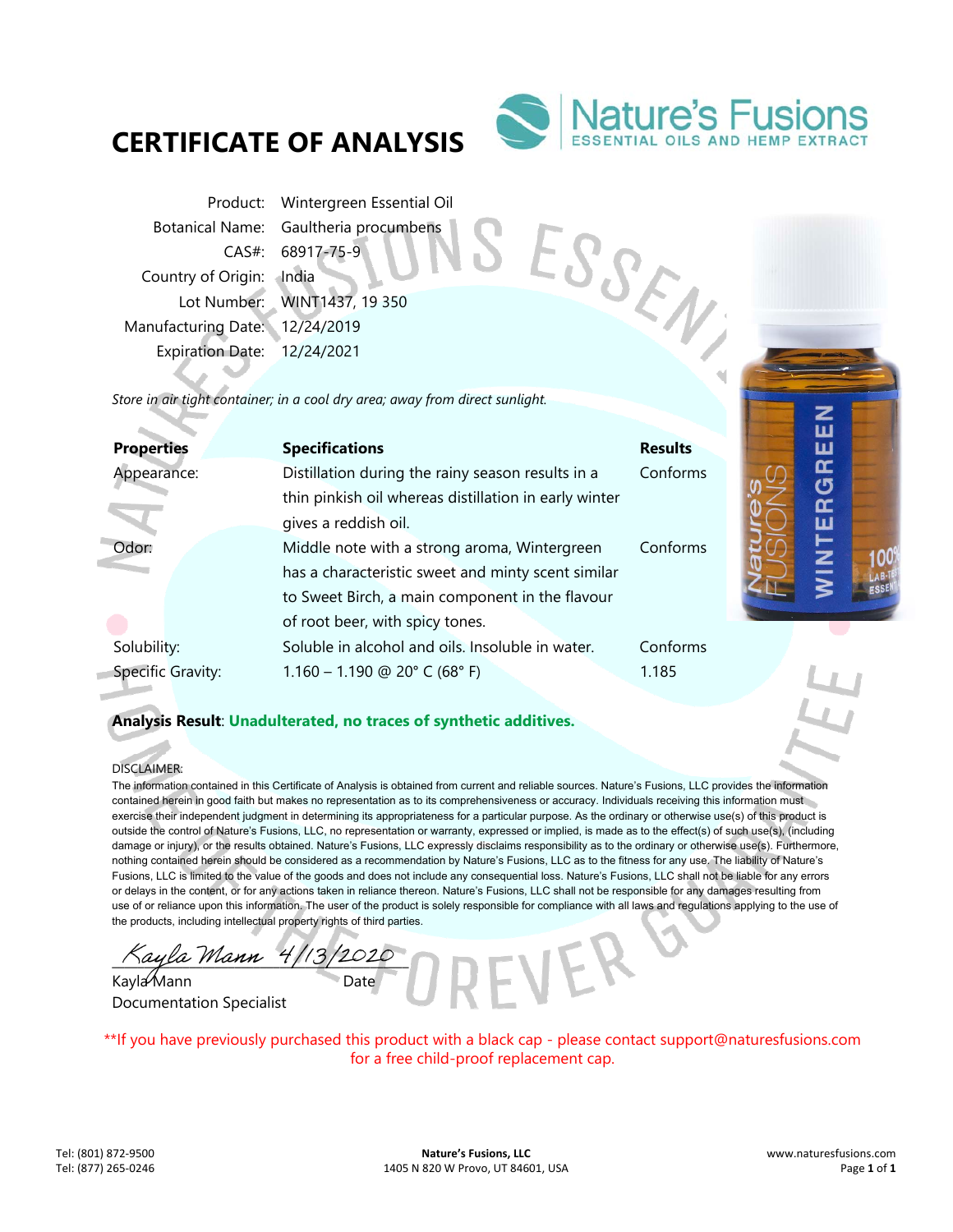



| Product: Wintergreen Essential Oil    |
|---------------------------------------|
| Botanical Name: Gaultheria procumbens |
| CAS#: 68917-75-9                      |
| Country of Origin: India              |
| Lot Number: WINT928 19329             |
| Manufacturing Date: 11/25/2019        |
| Expiration Date: 11/25/2021           |
|                                       |

*Store in air tight container; in a cool dry area; away from direct sunlight.* 

| <b>Properties</b> | <b>Specifications</b>                                 | <b>Results</b> | ш                       |  |
|-------------------|-------------------------------------------------------|----------------|-------------------------|--|
| Appearance:       | Distillation during the rainy season results in a     | Conforms       | ш                       |  |
|                   | thin pinkish oil whereas distillation in early winter |                | Œ                       |  |
|                   | gives a reddish oil.                                  |                | Œ                       |  |
| Odor:             | Middle note with a strong aroma, Wintergreen          | Conforms       | ш                       |  |
|                   | has a characteristic sweet and minty scent similar    |                | $\overline{\mathbf{z}}$ |  |
|                   | to Sweet Birch, a main component in the flavour       |                | $\overline{\mathbf{z}}$ |  |
|                   | of root beer, with spicy tones.                       |                |                         |  |
| Solubility:       | Soluble in alcohol and oils. Insoluble in water.      | Conforms       |                         |  |
| Specific Gravity: | $1.160 - 1.190$ @ 20° C (68° F)                       | 1.185          |                         |  |

## **Analysis Result**: **Unadulterated, no traces of synthetic additives.**

#### DISCLAIMER:

The information contained in this Certificate of Analysis is obtained from current and reliable sources. Nature's Fusions, LLC provides the information contained herein in good faith but makes no representation as to its comprehensiveness or accuracy. Individuals receiving this information must exercise their independent judgment in determining its appropriateness for a particular purpose. As the ordinary or otherwise use(s) of this product is outside the control of Nature's Fusions, LLC, no representation or warranty, expressed or implied, is made as to the effect(s) of such use(s), (including damage or injury), or the results obtained. Nature's Fusions, LLC expressly disclaims responsibility as to the ordinary or otherwise use(s). Furthermore, nothing contained herein should be considered as a recommendation by Nature's Fusions, LLC as to the fitness for any use. The liability of Nature's Fusions, LLC is limited to the value of the goods and does not include any consequential loss. Nature's Fusions, LLC shall not be liable for any errors or delays in the content, or for any actions taken in reliance thereon. Nature's Fusions, LLC shall not be responsible for any damages resulting from use of or reliance upon this information. The user of the product is solely responsible for compliance with all laws and regulations applying to the use of the products, including intellectual property rights of third parties.

 $\land$ ayla Mann (2/18/2019)

Kayla*i* Mann Date Documentation Specialist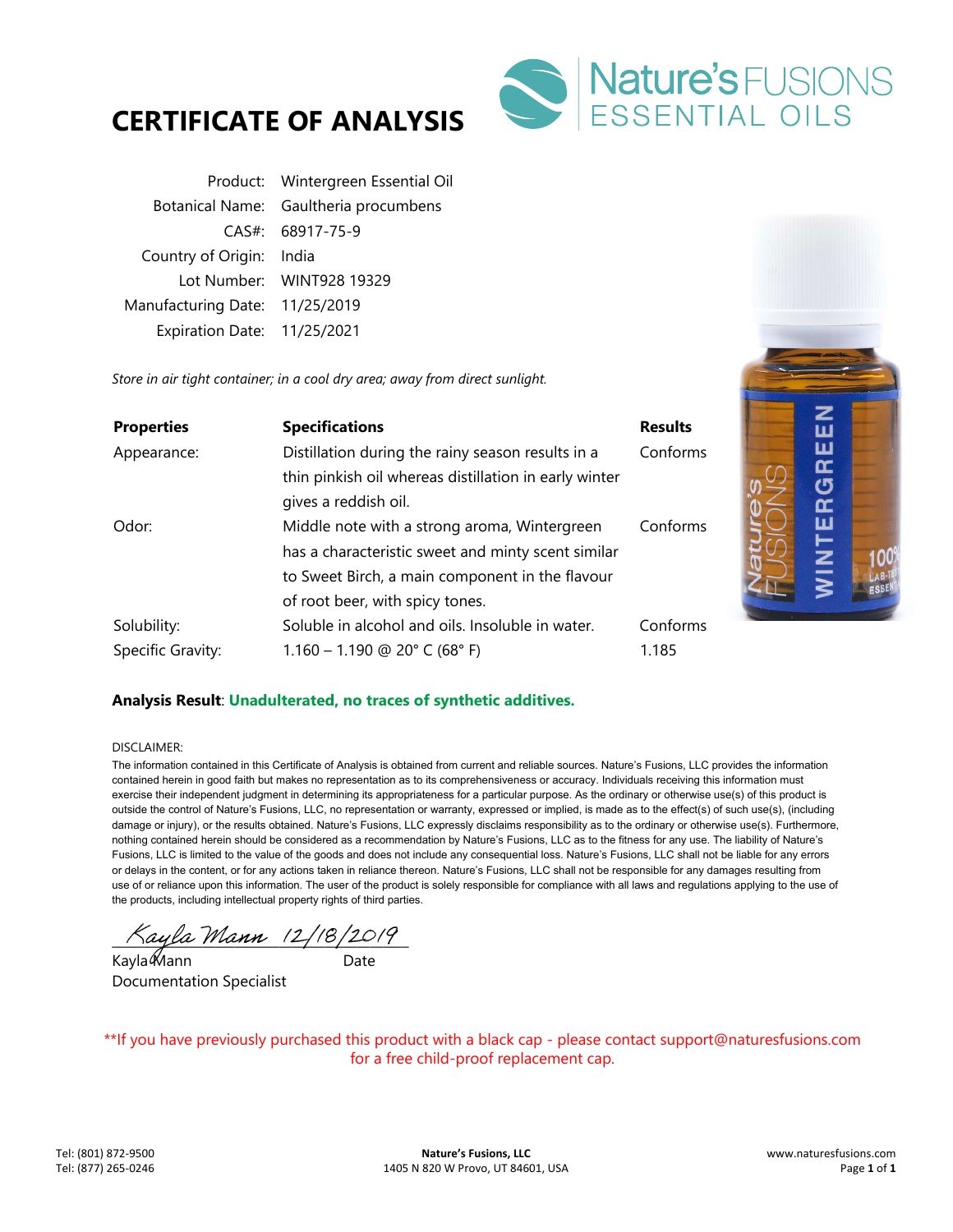



|                              | Product: Wintergreen Essential Oil    |
|------------------------------|---------------------------------------|
|                              | Botanical Name: Gaultheria procumbens |
|                              | CAS#: 68917-75-9                      |
| Country of Origin: India     |                                       |
| Lot Number: 093 19           |                                       |
| Manufacturing Date: 4/9/2019 |                                       |
| Expiration Date: 4/9/2021    |                                       |

*Store product in full, tightly closed containers in a cool dry place.* 

| <b>Properties</b> | <b>Specifications</b>                                 | <b>Results</b> | ш                  |  |
|-------------------|-------------------------------------------------------|----------------|--------------------|--|
| Appearance:       | Distillation during the rainy season results in a     | Conforms       | ш                  |  |
|                   | thin pinkish oil whereas distillation in early winter |                | <b>GR</b>          |  |
|                   | gives a reddish oil.                                  |                | $\bar{\mathbf{r}}$ |  |
| Odor:             | Middle note with a strong aroma, Wintergreen          | Conforms       | ш                  |  |
|                   | has a characteristic sweet and minty scent similar    |                |                    |  |
|                   | to Sweet Birch, a main component in the flavour       |                | <b>HZIN</b>        |  |
|                   | of root beer, with spicy tones.                       |                |                    |  |
| Solubility:       | Soluble in alcohol and oils. Insoluble in water.      | Conforms       |                    |  |
| Specific Gravity: | $1.160 - 1.190$ @ 20° C (68° F)                       | 1.185          |                    |  |

## **Analysis Result**: **Unadulterated, no traces of synthetic additives.**

#### DISCLAIMER:

The information contained in this Certificate of Analysis is obtained from current and reliable sources. Nature's Fusions, LLC provides the information contained herein in good faith but makes no representation as to its comprehensiveness or accuracy. Individuals receiving this information must exercise their independent judgment in determining its appropriateness for a particular purpose. As the ordinary or otherwise use(s) of this product is outside the control of Nature's Fusions, LLC, no representation or warranty, expressed or implied, is made as to the effect(s) of such use(s), (including damage or injury), or the results obtained. Nature's Fusions, LLC expressly disclaims responsibility as to the ordinary or otherwise use(s). Furthermore, nothing contained herein should be considered as a recommendation by Nature's Fusions, LLC as to the fitness for any use. The liability of Nature's Fusions, LLC is limited to the value of the goods and does not include any consequential loss. Nature's Fusions, LLC shall not be liable for any errors or delays in the content, or for any actions taken in reliance thereon. Nature's Fusions, LLC shall not be responsible for any damages resulting from use of or reliance upon this information. The user of the product is solely responsible for compliance with all laws and regulations applying to the use of the products, including intellectual property rights of third parties.

 $\wedge$ ayla Mann (2/18/2019)

Kayla Mann ann an Date Documentation Specialist